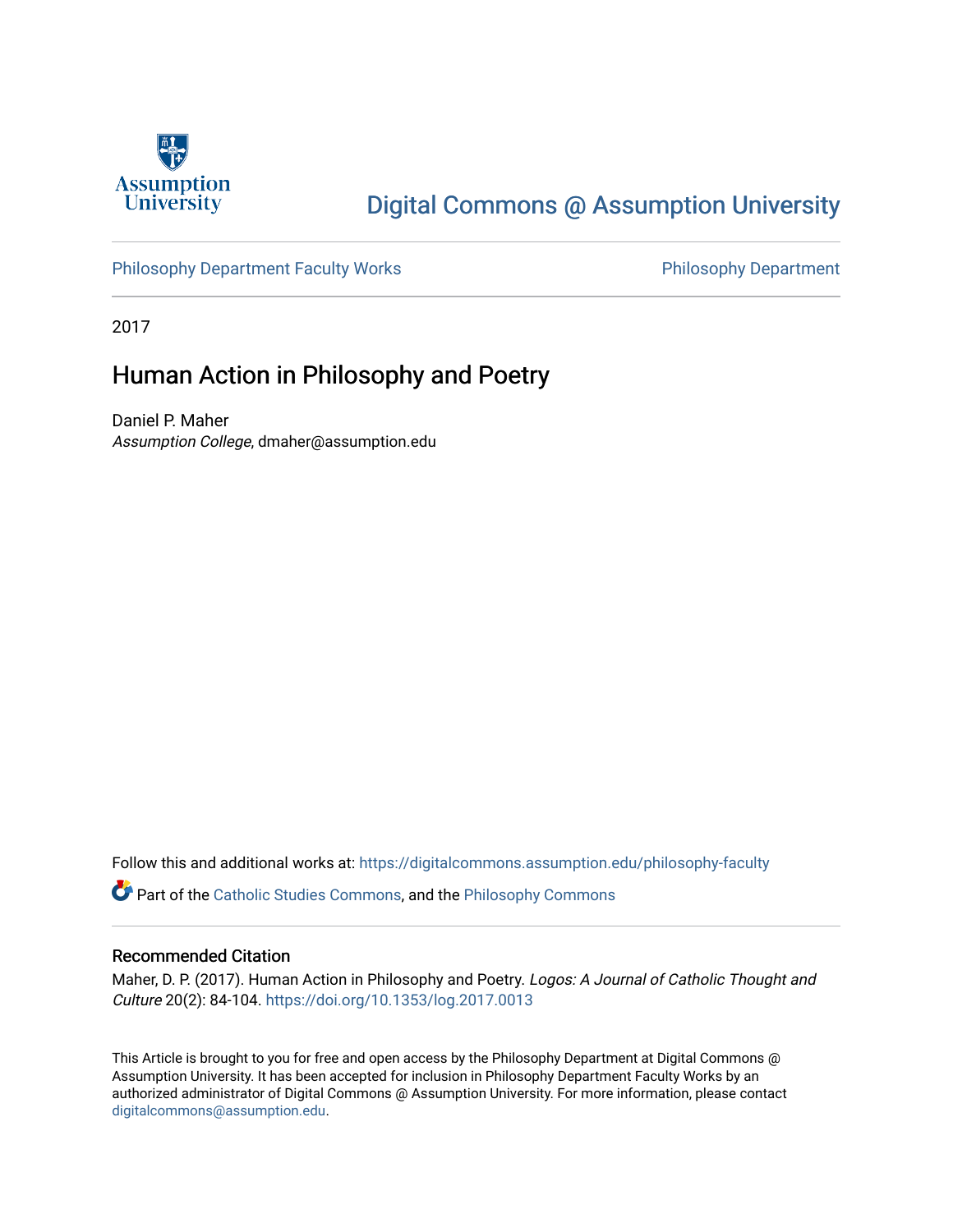#### Daniel P. Maher

# Human Action in Philosophy and Poetry

The philosophical effort to see and say the truth about human agents and human action seems very different from the poetic effort to delight us with actors who only pretend to do what we see them do. These two modes of thinking present action differently, and I approach this difference through pedagogical considerations associated with teaching ethics in philosophy classes. Students rightly sense a difference between the philosophical appreciation of human beings as practical and the character of real human action as acted. In this paper, I argue that part of this distance can be bridged by considering the poetic imitation of action. Obviously, the imitation of action is artificial and therefore also stands at some distance from real action as acted. Nevertheless, I argue, philosophical reflection can benefit from the support of poetic display. My claim is not merely pedagogical, but philosophical: poetic imitation and presentation of action brings human action to full intelligibility, which would otherwise remain dormant.

In the first part of this article, I make some general remarks about the metaphysical warrant for supplementing philosophical ethics with artistic presentation of action, that is to say, *poiêsis* in the Aristotelian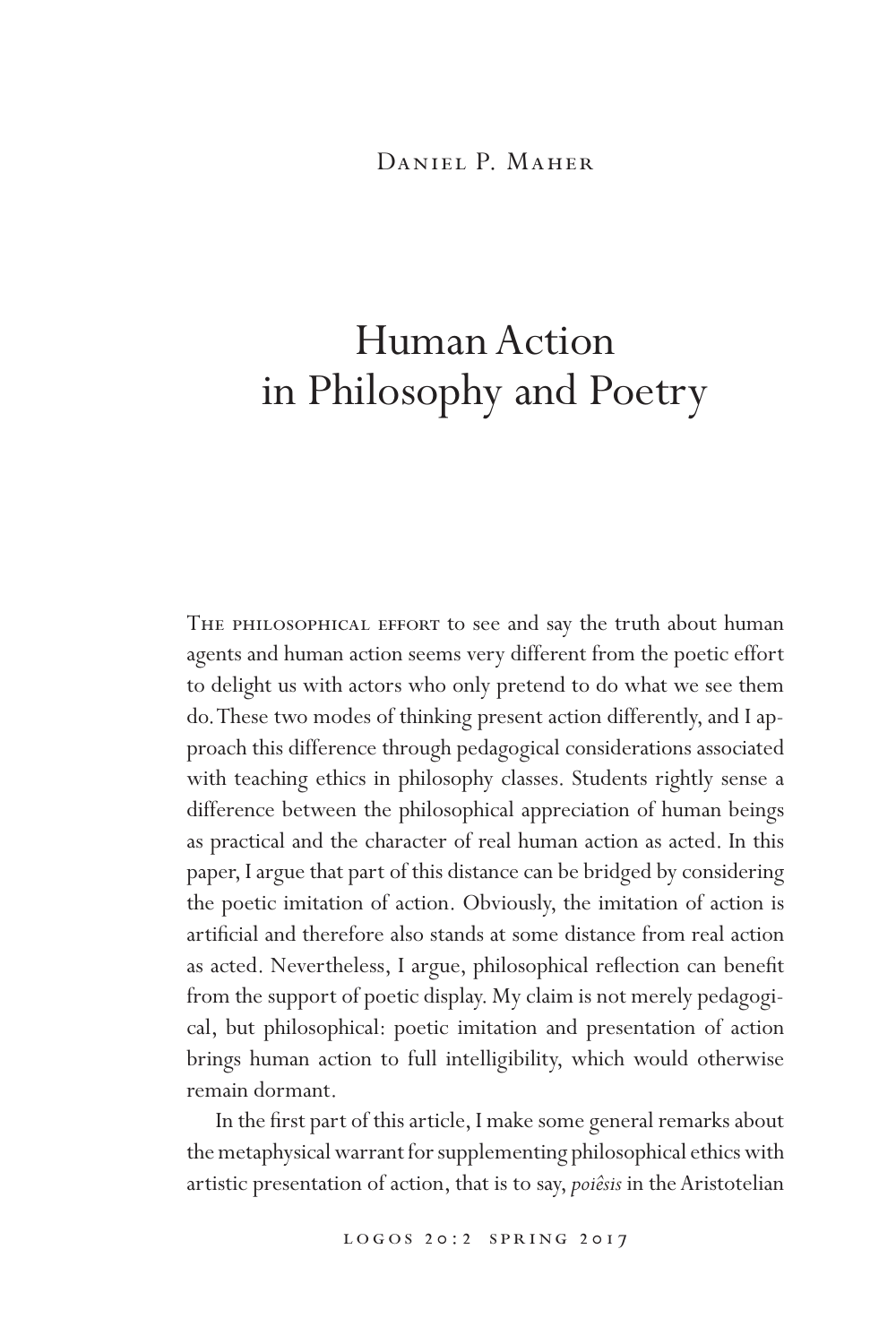sense. By drawing on some familiar Aristotelian distinctions, I show how literary depictions of action can carry philosophical weight. In the second, I consider, as one instance of philosophically insightful, poetic treatment of action, a short story by Aleksandr Solzhenitsyn entitled "The New Generation."

#### *I.*

There are no trolley cars in my ethics class. There are no lifeboats or desert islands where we face arresting dilemmas. These fashionable thought experiments eliminate all the ephemeral accidents of ordinary reality and place anyone and everyone at the heart of a constructed situation calling urgently for decision. They can be captivating because they feel like a puzzle or a riddle, and this helps overcome the natural tendency to evade serious thinking about how we choose. Such problems crystallize and make plain the logic we embrace in making one decision rather than another, and they help us examine how we necessarily endorse principles embedded in our actions. Still, there are no trolley cars in my ethics class. Instead, there are stories.

I have two things to say in defense of this practice. The first requires a little metaphysics, for which I appropriate and adapt a thesis recently expressed by Robert Sokolowski: "Each accidental predication specifies a property."1 For example, saying "The window is broken" insinuates a property—*frangibility* or something similar—that belongs to windows. Mentioning the one determination (broken) invokes a property lying dormant in any window, which might be actualized variously, as in a window that is cracked or shattered or creaking. Accidents reveal properties and properties, in turn, specify essences. So a transient accidental feature, like a smile, is one of many possible manifestations of a property, traditionally called *risibility*, which is found in all human beings and only human beings and which is therefore revelatory of the human essence.<sup>2</sup> Risibility is a power or potency that might be actualized in a knowing grin, a childish giggle,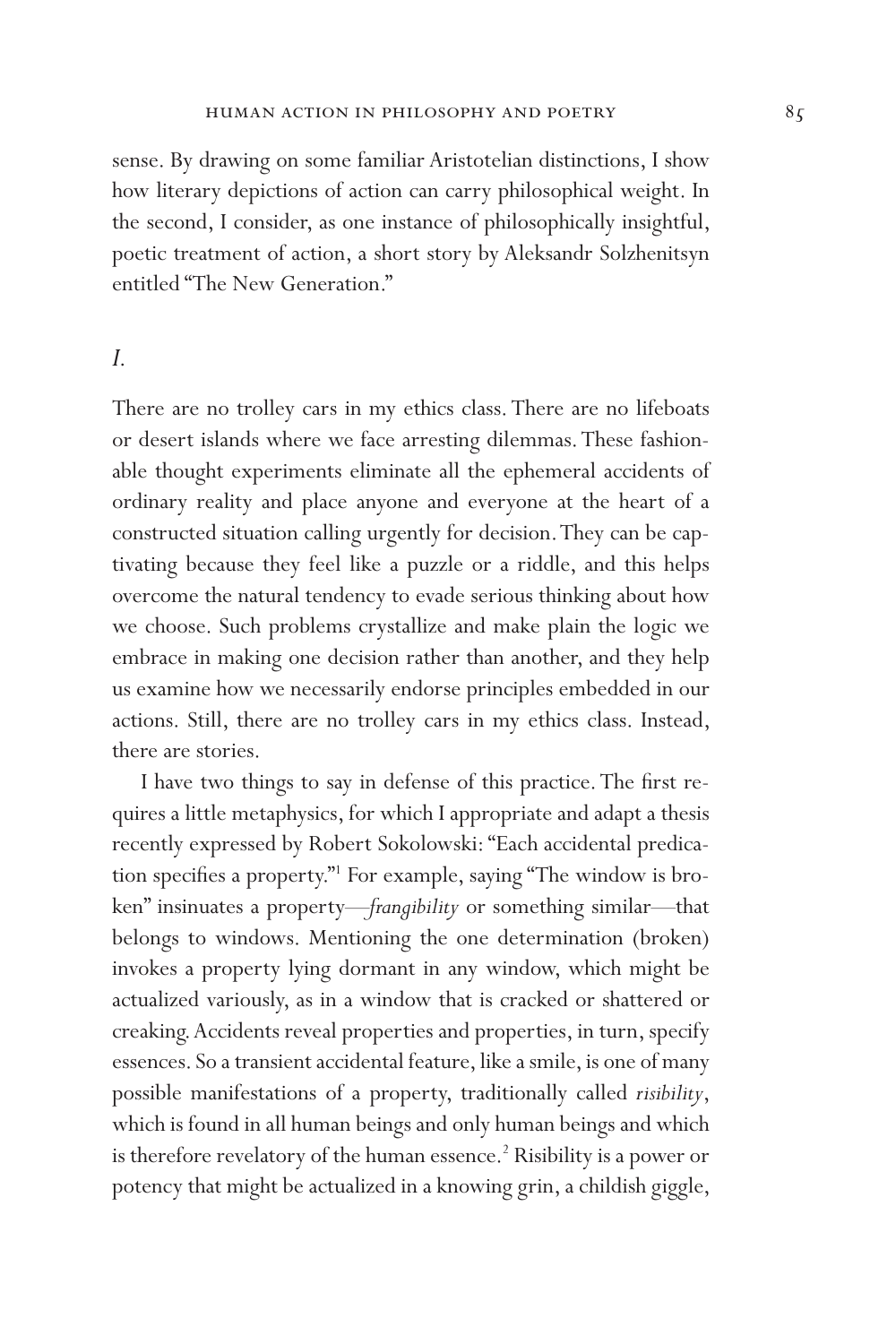or a mocking laugh, as well as countless variants. The accident, which does not have to be there and is hardly a real being at all, signifies the property, which reveals one aspect of an essence. To mention a smile is to appeal implicitly to human nature. The Cheshire Cat, with its grin inhering in nothing, makes this point by way of nonsense.

Accidents, like smiles, mediate otherwise hidden natures. Even risibility is inaccessible to us; we know it only through its several actualizations—this polite chuckle, that impish grin, and so on. What is first for us is not first in itself, and no matter what progress we make toward understanding essences, we can never replace or dispense with our starting point, namely, the superficial and evanescent accidents. And the accident is intelligible only as a temporary and non-necessary determination of what is permanent "beneath" it, namely, the property immediately and the essence ultimately. In Aristotle's language, accidents imply properties and essence as their matter, like *snub* implies *nose* and *nose* implies *animal*. 3

Sokolowski shows how this metaphysical structure enables a good artist to evoke and intimate the human essence with the display of a simple accident. Even when the accident is instantaneous and almost without context, it has this power: Mona Lisa's smile or Churchill's scowl in Yousuf Karsh's iconic portrait. By depicting a smile, a sigh, a promise, a hesitation, a blink, and other singular incidents in circumstances where someone or some particular character might act that way, the poet manifests the properties attached to human nature. The surface manifestations are simple and obvious, but the potencies underlying them are obscure. It is often difficult to name these properties, but the principle is undeniable: human beings are such that they can do these things; these acts are the blossoms of the interior nature. Accidents hint, and poets use accidents to suggest what lies within. When a character in a story makes a promise, we have before us human nature in one of its essential possibilities. What are we that we can and do make promises? While in the determinate present, we declare what the uncertain future shall hold or, at least, what it shall receive from us. In acting this way, what do we take ourselves to be,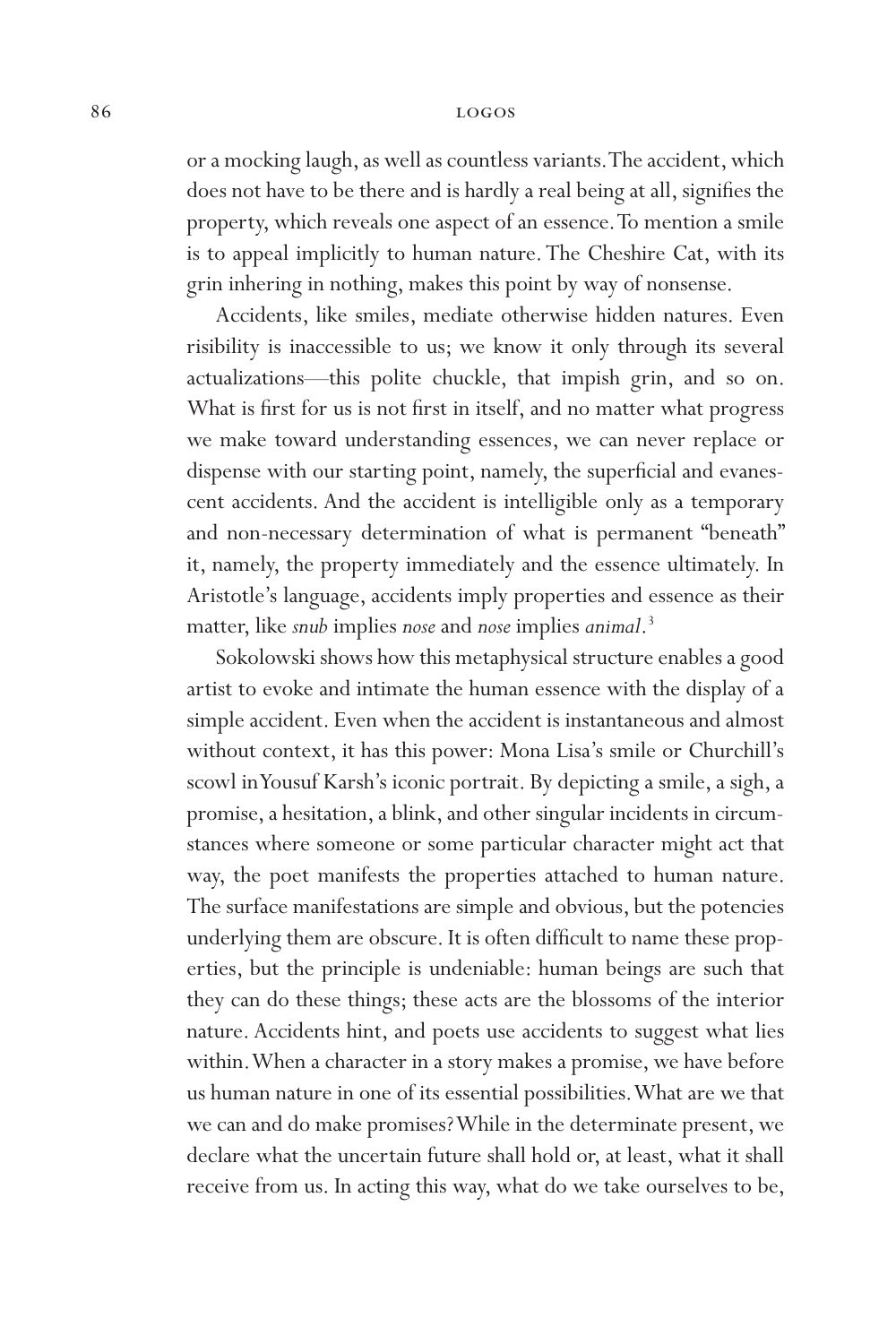such that we think we can bind ourselves today to act in specific ways tomorrow? And what do we do when it proves difficult to be a being that makes promises or when the promise we make conflicts with the nature we have?

The poet, rather than addressing these questions analytically or systematically, raises them by constructing a world where the human essence and its properties are on display in and through specific determinations. We see a promise made, and the ensuing action illuminates our nature. We do not get the whole of the property in question, but the whole property is there in potency because one particular actualization is on display. The dog that does not bark has its meaning from what it means to be a dog. The promise that is made and the action that unfolds belong to a human being, for whom action has an end, by nature, independent of particular choices. Aristotle says, "All human happiness or misery takes the form of action; the end for which we live is a certain kind of activity, not a quality. Character gives us qualities, but it is in our actions—what we do—that we are happy or the reverse."4 The accidents illustrate our nature, not simply for structural display, but against the backdrop of the end of human action. Whatever may be lost in universality or comprehensiveness is, in the hands of the skillful artist, more than compensated for by the definiteness of actuality. This claim presupposes that the poet's grasp of the relevant subject matter is not confused or distorted. Because it often is distorted, however, there has arisen "an old quarrel between philosophy and poetry" (*Republic* 607b). The quarrel is not with poetry as such but with the limited or mistaken understanding a poet might possess, as Plato's own writing demonstrates.5 In good poetic hands, the actions we see intimate natures we do not. This character smiles rather than laughs, or one character laughs when no one else does. Two characters in situations that are the same or similar act differently, or the same character acts now in one way and now in another, and yet a single property or character trait might be shown to be the principle of both actions. Not every accident that might be mentioned can be, and so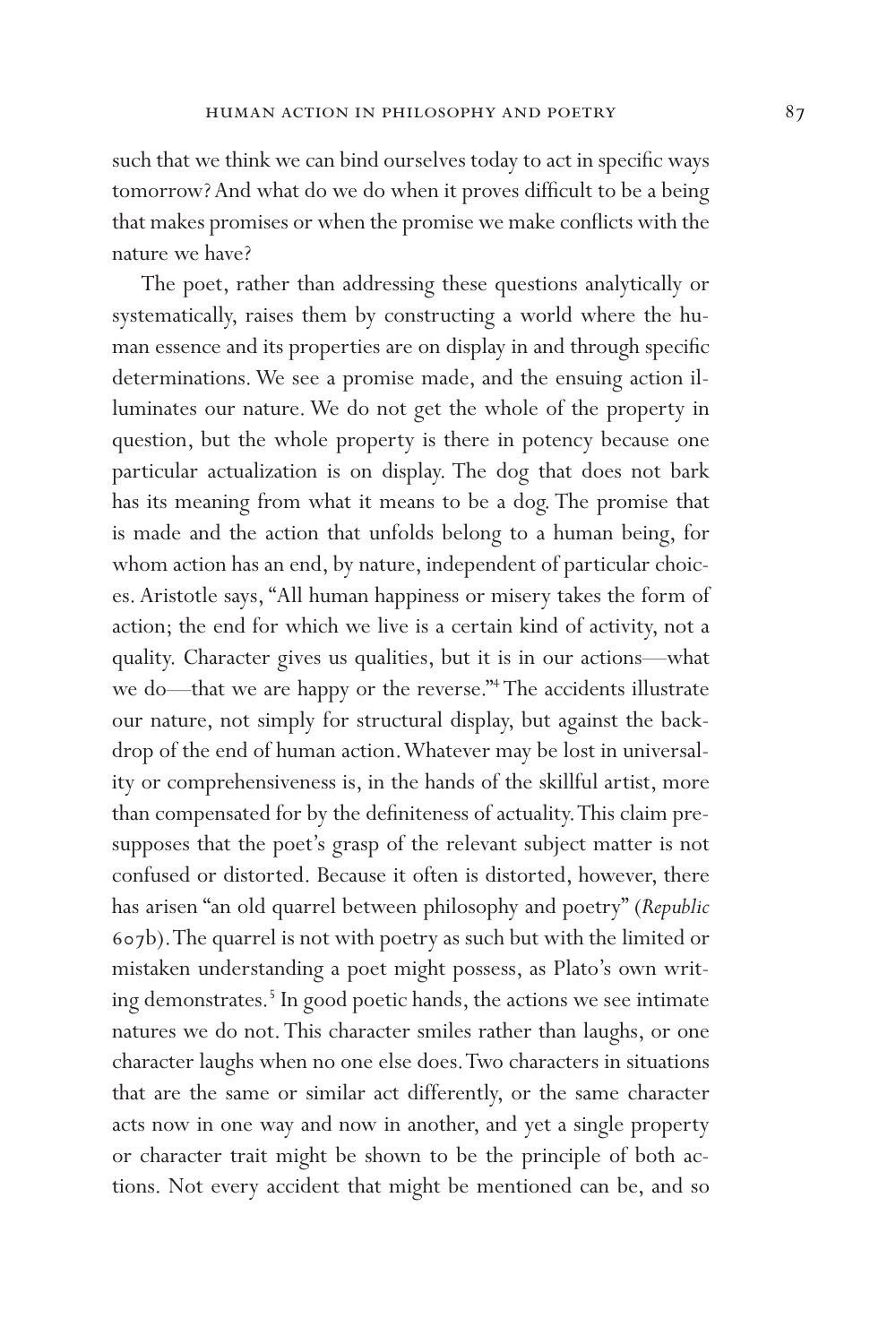the selection of accidents is not accidental but integral to the story. The blush of Thrasymachus belongs to the argument of Plato's *Republic*. Furthermore, one human property is the capacity to change and thereby reform or deform oneself. Nevertheless, we cannot see the degree to which we can and cannot change our spots—and whether doing so is loss or gain—except through examining particular cases where people do or do not become other. A good poet chooses one manifestation of a property in preference to others in the artfully constructed situation, thereby conveying not only character, but a determinate and fixed appearance of human nature syntactically connected to the other elements in the narrative whole, with happiness and misery on the table.

Obviously, this does not amount to a complete literary theory. I have described a philosophical use of literature or a way to read at least some literature with philosophical concerns in mind. Some works permit this type of reading, and yet that does not mean literature is reduced to philosophy by other means. Some poets portray moral distinctions with great precision, and these can be philosophically illuminating, even if the poet pursues other things simultaneously.

I turn now to the second point in defense of stories in teaching ethics. The well-crafted story presents human action in the mode that most permits its intelligibility to appear. Ethics is concerned with real actions and real choices, but real human action has limited intelligibility. Its inescapable particularity precludes the universality needed for understanding, and its diffusion into accidental circumstances inhibits our efforts to identify independent wholes. Nevertheless, human intelligence finds at least three ways to deal with action. One dimension of intelligibility is achieved or appreciated by those with practical wisdom and missed by, for example, the incontinent and the vicious. This is practical intelligence engaged in making choices, where particular circumstances require great attention. Another form of the intelligibility of action is the philosophical sort achieved by Aristotle in *Nicomachean Ethics* and missed by those who do not see, for example, how ends structure choices and how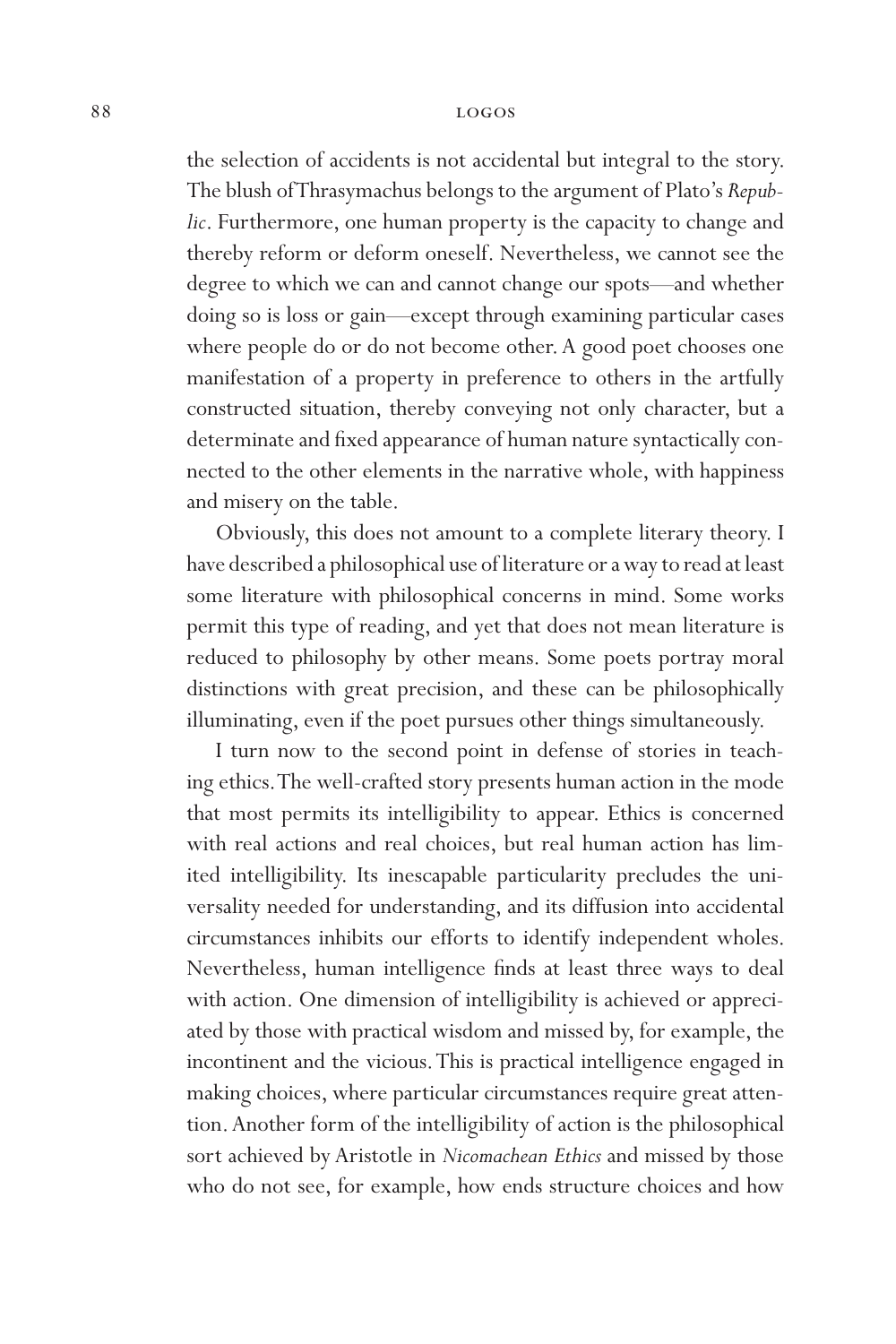moral characters provide some determinacy to those choices. In this case, the near-constancy of character predominates over and gives intelligibility to particular choices, and one seeks to understand, say, the nature of friendship rather than to make friends. A third form of intelligibility arises only through poetry, which both exploits particularity and overcomes the inherently disjointed, episodic, and indefinite character of our actions.<sup>6</sup>

In real life, a single, deliberate action intersects with countless other lines of causality in essentially meaningless ways. While grading papers in my office, I am also drawing on the power grid, providing a market for office-supply companies and a burden for the trash collector, serving as a distraction for my colleague who drops by to chat, and so on. Again, the action of grading, as a human transaction with my students, is also a step in a process with indefinitely many beginning points: when I first began teaching or when I was hired at this job or when these students enrolled in my class or when their several educations first began. Moreover, despite the fact that my grading is very likely never to cause a ripple in the fabric of the universe—it might. It could have any number of effects on a particular student, and at no point can that action be said certainly to be finished. Real action has no clear beginning or end, in the sense that no first moment stands isolated from what came before and no last stage terminates all consequences, after which there is nothing. Real action is coterminous or coincident with indefinitely many prior, posterior, and simultaneous matters, to which it is nevertheless completely unrelated, except by happenstance. Most important, the anticipations of the future begun in the past and at work in the present, both in natural motions and deliberate choices, give way to a future that is not fixed; the lines of causality are subject to interference—unintelligible chance—such that some of what will come to be tomorrow is not genuinely in the process of coming to be today.

The poetic presentation of action brings action to intelligibility by isolating and connecting. Everything unrelated, improbable, and irrational is left out, and connections are established between what,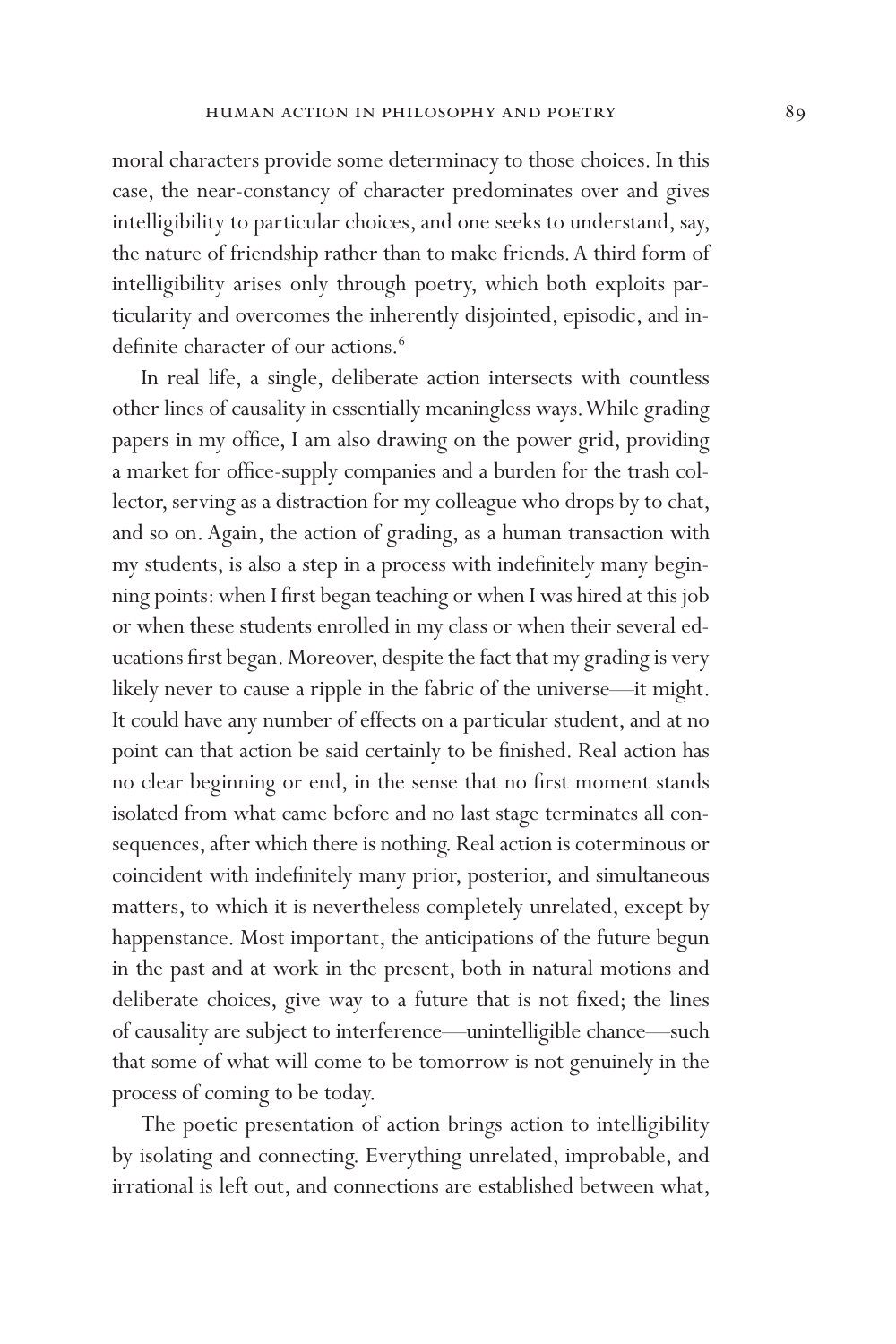in real action, would be accidental or unintelligible.7 Nothing merely happens "next" without happening because of what came before and for the sake of what comes after. *Plot* is the artificial form, analogous to substantial form, introduced by the poet into an indefinite subject matter, and the result is a likeness or imitation of real action, superior in its intelligibility precisely because it reproduces the incidental and eliminates it at the same time.8 Aristotle's *Ethics* focuses on character, and his *Poetics* focuses on action because only poetry fits action for contemplation. Real human action in its virtually infinite variety is too indefinite for comprehension. Character provides the unity and stability in an individual's many actions necessary for Aristotle's consideration of the good life in his *Ethics*, but we should not demand more precision than that subject matter permits and should recognize that a single life is not sufficiently unified for one story.<sup>9</sup> "Tragedy is an imitation of an action that is complete in itself"  $(7.1450b24-25)$ . The imitation begins at a point artificially without antecedent, and it ends at a point artificially without consequence. Plot unites the sequential events, and the resultant whole approximates organic necessity, "with its several incidents so closely connected that the transposition or withdrawal of any one of them will disjoin and dislocate the whole. For that which makes no perceptible difference by its presence or absence is no real part of the whole"  $(8.1451a32 - 35)$ .

"Poetry is something more philosophic and of graver import than history" (9.1451b5–6) because it evokes the universal; poetry's accidents are not merely accidents, and in fact they are not accidents at all; they are intelligibly necessary to the imitation. History, in the sense of the things that have happened, untouched even by a historian's art of selection, is stupid, and bad historians are ignorant of their own principles of selection.10 The excellent poet imitates action by artificially isolating and connecting what really cannot be isolated and definitely connected. Countless elements that would be necessary in real life are simply ignored and denied, like whatever lies beyond the frame of a portrait. And the artificial form sinks into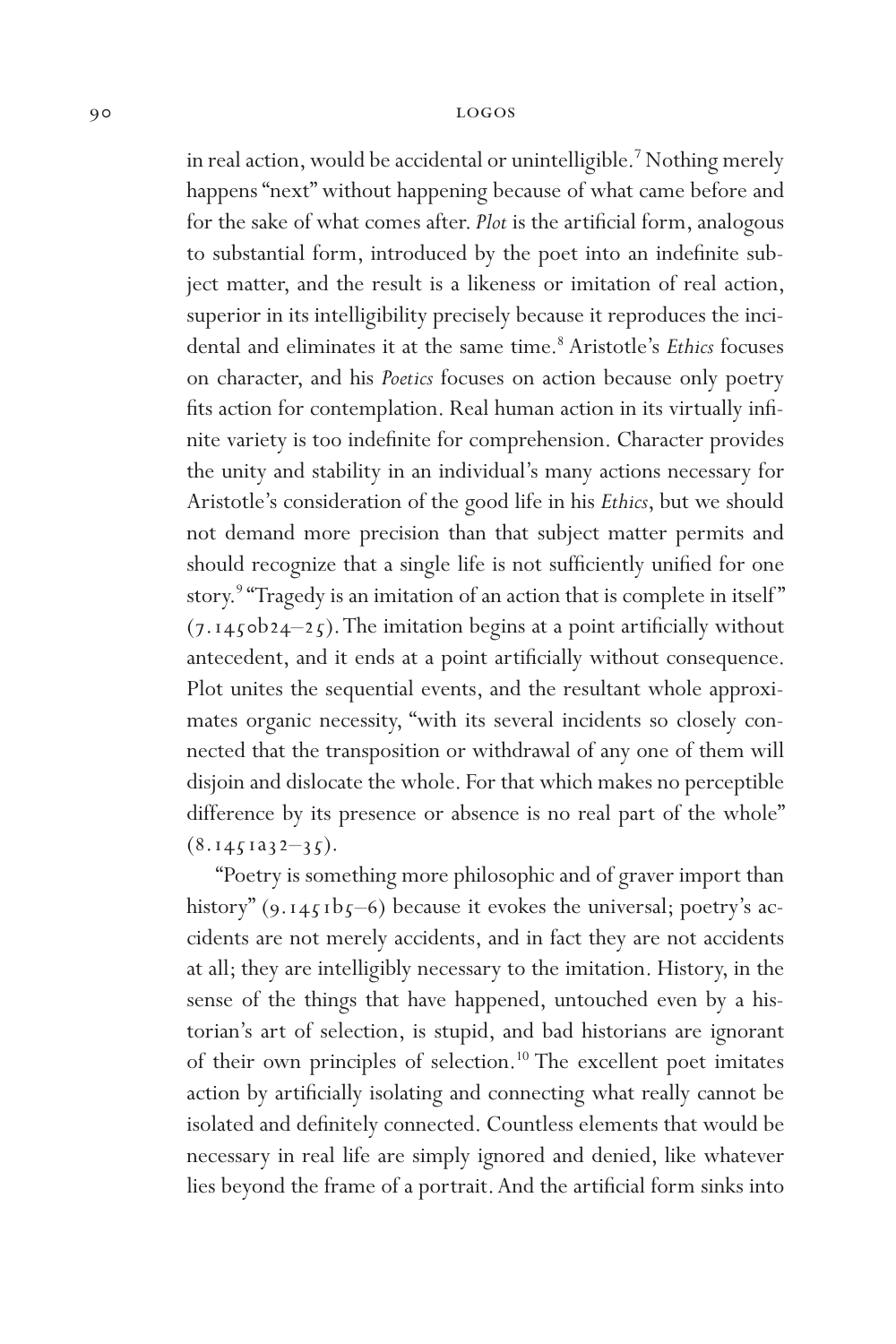the events on display and is not seen directly, much as the soul operates invisibly in a living being. Plot transforms the elements of the story while remaining itself transparent, and in this way we become convinced that the imitation is action. Verisimilitude is needed for plausibility, but this is a subordinate concern, and deliberate falsifications can enhance the work (*Poetics* chap. 25), provided they aid in rendering action fit for contemplation.

The most controversial thesis I want to entertain here is endorsed by Thomas Prufer. He claims that real action is better understood by means of its imitation, despite the artificiality and occasional falsity of that imitation. We do not exactly look away from real action when we look at its imitation. Prufer's thesis: "The original is enriched, not distorted, by its image. The imitated action is heightened and sharpened by the imitation into being more truly itself than it would be if it were not imitated and thus made available for contemplation in and through the transforming imitation."11 This suggests that poetic form—that is, the plot of a story of, say, betrayal—is set within the accidents and incidents and characters that serve as matter for this form, and, by means of discerning that plot, we understand real acts of betrayal better. It is almost as if the poetic form takes the place of the Platonic form, and the particular act of betrayal exists by way of participation in the pure form constructed by the poet. That form is what our action would be if not depleted, eroded, and blurred at the edges by circumstances. The poet removes any reality that would create friction and blunt the edges of the form he wishes to present.

Poetic plot makes action intelligible, without necessarily being morally didactic or edifying. Aristotle says there is not the same kind of correctness in poetry as in politics  $(25.146 \text{ob}13-14)$ . Politics aims to instill virtue, and the best poetry does not have that standard for correctness. Poetry may falsify in various ways that are compatible with fitting action for contemplation; it need not aim at moral improvement. Similarly, the end of classroom instruction cannot be the inculcation of virtue. Teaching can help students think, but teaching cannot make them good. At least, it cannot aim to do so.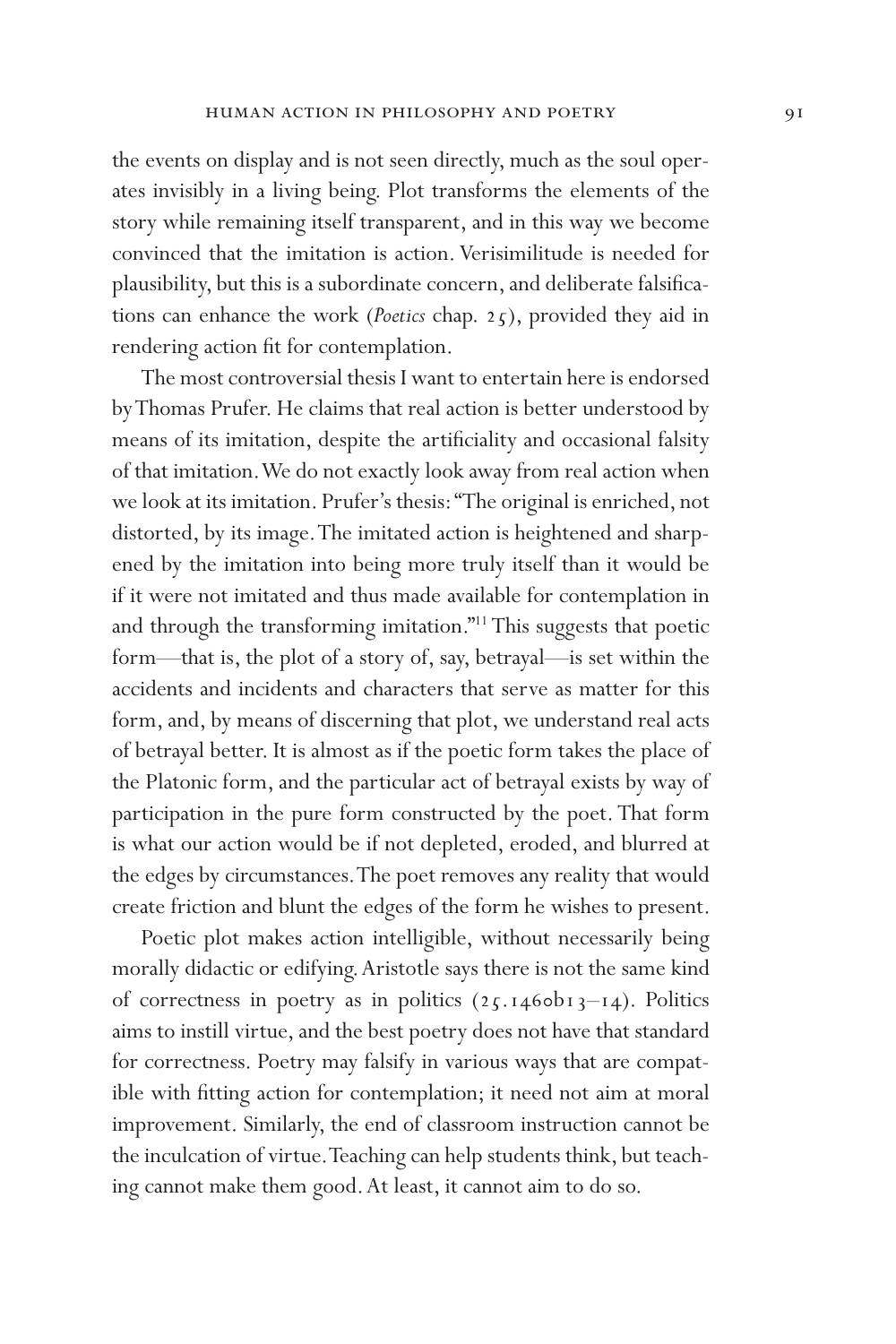*II.*

Not all dramatic works can be expected to articulate moral phenomena with the same clarity. Solzhenitsyn's sensitivity to moral distinctions lends his characters and their actions a moral precision other authors might not convey. Because there is no reality to characters and their actions other than what the author puts in the story, we can comprehend them in their actions better than we can comprehend real moral agents and their actions.12 Excellent fictional characters display realism and complexity and avoid being flat or cartoonish. The poet includes in some fashion everything necessary for understanding their action, and whatever is not conveyed is unnecessary. Real agents and real choices (even our own) never reduce to full intelligibility. Their origins, their consequences, and their significance always elude our understanding to some degree or other. A good poetic whole is not episodic; there is a beginning, which has nothing necessary before it, and an end, which follows naturally after what precedes without being followed by anything else  $(7.1450b26-34)$ . Solzhenitsyn is famous for writing on an epic scale, but he also writes stories of smaller proportion.

Below, I first summarize the action of Aleksandr Solzhenitsyn's "The New Generation," with special attention to how the accidents display essential properties, and second, I illustrate some of the ways this text can help us think philosophically about action.

"The New Generation" has a literary form Solzhenitsyn called the *binary tale*. 13 Each story has two parts, and the form admits great variety in how the two relate to one another. In the two parts of this story, we see the same two characters interacting in vastly different circumstances: first in 1926, where Vozdvizhensky is an engineering professor administering an exam to students, one of whom is Konoplyov, and then in late 1930 or 1931 when Vozdvizhensky has landed in prison on wholly specious charges of sabotaging the revolution, and his interrogator turns out to be Konoplyov. This might seem like a clumsy reversal, lacking in subtlety, where the wheel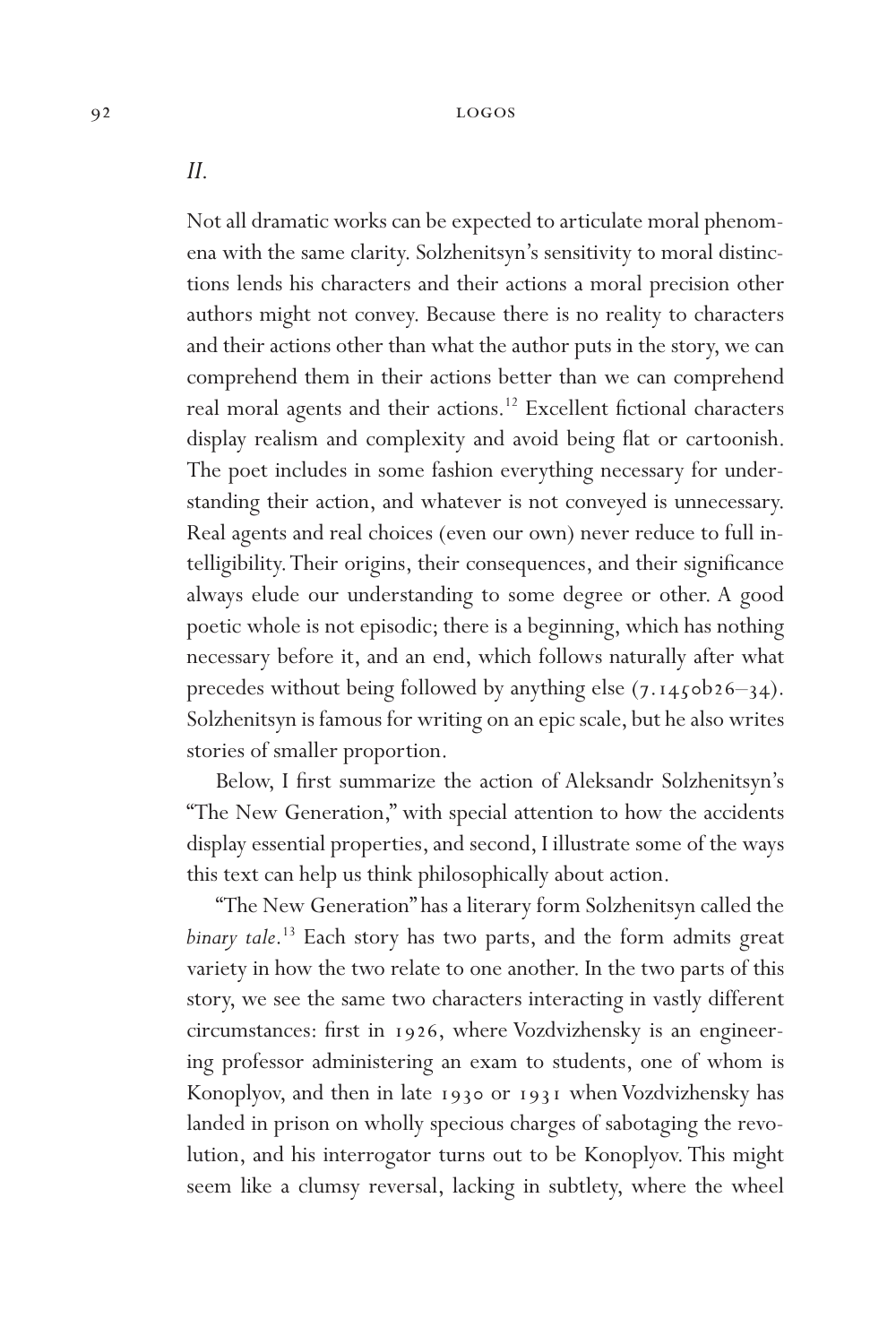of fortune turns and the questioner becomes the questioned.14 That is superficial, for the essential action of the story is not reversal but recognition. Vozdvizhensky is on trial each time, and only at the end does he see himself as he is. "The New Generation" is a tragedy after Aristotle's taste.

The story opens with Vozdvizhensky's administering a civil engineering exam on strength of materials. One student, Konoplyov, displays that distress immediately recognizable to every teacher and every student. Gradually, others complete the exam, and Konoplyov is the only student remaining. Vozdvizhensky speaks to him "firmly but not crossly." Konoplyov knows nothing of what he should know, and he does not pretend. His efforts have been sincere, but, as he puts it, "I'm out of place here." He is a tinsmith, moved to engineering school in preference to those who come from nonproletarian origins, in keeping with Soviet education policy. Seeing the effectively blank exam, Vozdvizhensky sympathizes and twice reaches for moral principle in the form of saying, "There's nothing I can do." Nevertheless, he recalls that the administration has given "unambiguous instructions to make allowances" for such students. And then Vozdvizhensky thinks the thought that, in one form or another, has entered the head not only of every teacher, but of everyone who has served any organization: "If the authorities have such a strict policy and are fully aware of the absurdities it creates, then why should I care more than they do?" (61). This passing thought evokes (among others) the property of institutions enabling them to adopt purposes that are incompatible with their ends and thereby to squeeze conscientious subordinates between their responsibility to pursue those ends and their obligation to obey instructions. As he has this deadly thought, he proceeds to give Konoplyov a fig-leaf lecture about study habits, patently irrelevant because both know effort is not the problem, and he passes Konoplyov, who jubilantly announces, "I'll never forget this" (62). An exhortation to virtue may be appropriate even when one strongly suspects it will be ignored, but exhorting someone you know cannot do what you urge bespeaks a different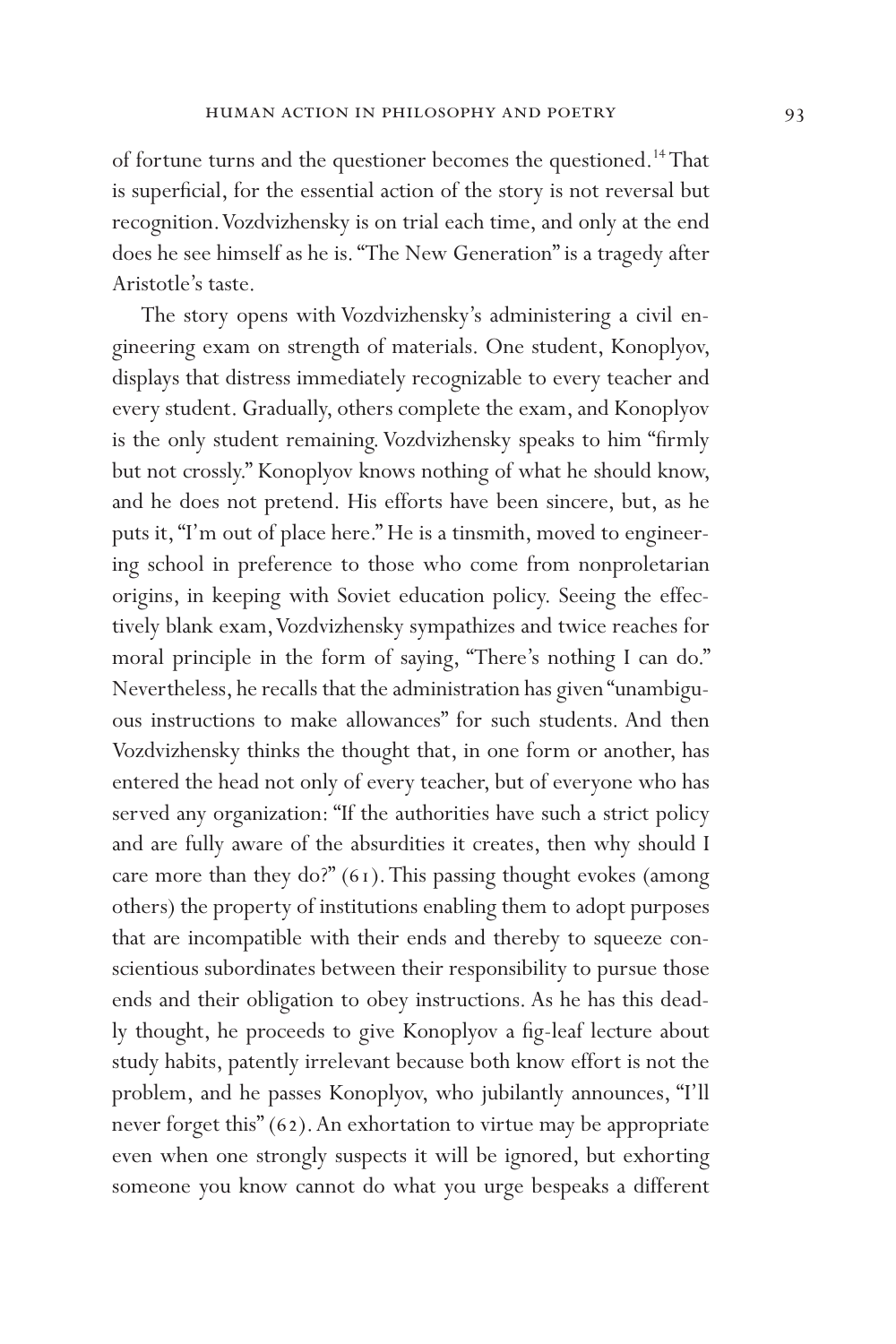kind of failure, and the relevant vice is in the speaker. Vozdvizhensky pretends to be serious about his responsibilities as he betrays them. More precisely and more damningly, he pretends to himself.

In the remainder of the first part of the story, we see Vozdvizhensky go home to his family, and we see Konoplyov attend a political rally for young people. As the professor makes his way home on the train, Solzhenitsyn uses the clothing of the passengers to tell the story of political transformation. Vozdvizhensky "dressed in a modest and well-worn suit but still kept his white collar and tie." Other professors are more "in keeping with the spirit of the times." We meet Lyolka, the professor's daughter, about fourteen, busy welcoming her father home. "Their square oak table was already set and had a sprig of lilac at its center." The sparseness of such details empowers this one to set a whole scene. Lyolka is interested in engineering school, but she is likely to be excluded for the same reason Konoplyov has been admitted. Moreover, she will not be one of those students recommended on the basis of "political reliability" (62). Her hair is unfashionably long. Her father seems to admire her *and* fear for her because she speaks her mind "so precisely and simply" (63).

While still troubled about Konoplyov, Vozdvizhensky urges his daughter to join the Communist Union of Youth or "Komsomol" because "you simply can't avoid swimming along in this stream." He says and genuinely believes, "This new generation of young people really does have something, some truth that we can't fully understand. They certainly must have something." He does not speak as a father who knows best. He has no judgment of his own, and he urges her to conform as well. For her part, not even to serve her academic aspirations will she join. We do not know her reasons, but she is emphatic: "I don't want to. . . . The Komsomol is disgusting." In response, her father "sighed once more" (64). The sigh is a momentary expression of resignation, an acceptance of failure. When did he sigh before? At the end of his exchange with Konoplyov, he gave the self-serving lecture, and then, "He heaved a deep sigh. Slowly and deliberately, he wrote in 'pass' " (61). Solzhenitsyn connects the fecklessness of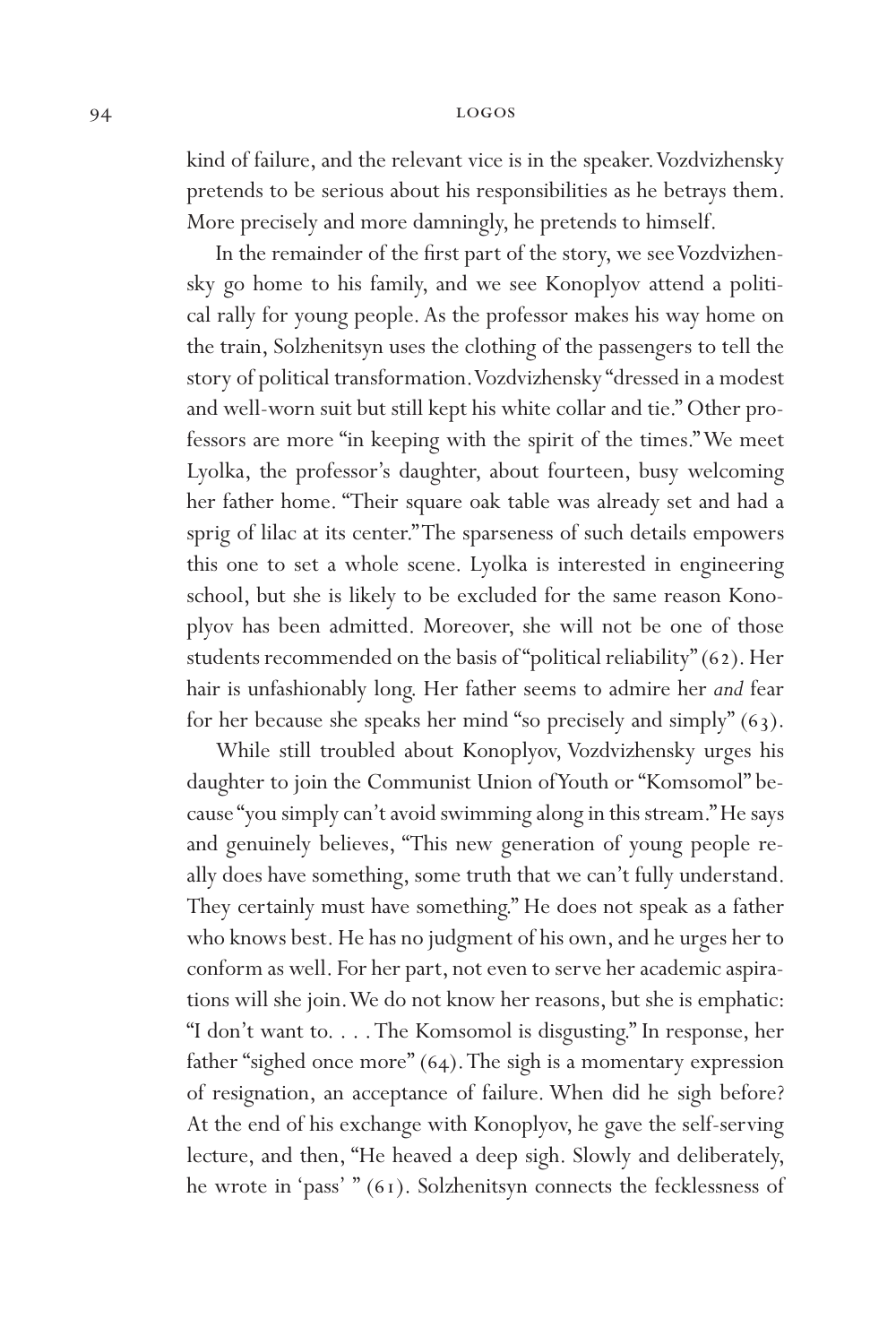the professor with respect to the student and the father with respect to the daughter. In different ways we see Vozdvizhensky unable to sustain a thought or to judge for himself. He acquiesces to vague forces he explicitly admits he does not understand: "They certainly must have something." Vozdvizhensky is decent, but that is all, and he trusts his decency, though he should not.

At the Lenin Regional Soviet House of Culture, Konoplyov attends a rally involving both Komsomol members like himself and younger nonmembers. Konoplyov senses he belongs among this crowd of six hundred. He feels power, but not personally. He feels it in the anonymity of the group and their swell of emotion: "There was something in this grand ceremony of coming together that just seemed to draw you in. . . . It hit you like some great battle cry, like making a solemn promise under oath" $(65)$ . This parallels Vozdvizhensky's hollow admiration for the new generation. Konoplyov identifies vaguely with and feels swept up in the "something" Vozdvizhensky sees uncomprehendingly only from the outside. At the same time, the comfortable manner in which Konoplyov fits in with this group contrasts with two other instances where the human potential for belonging to a group is at issue. First, when personal knowledge is at stake in the classroom, Konoplyov cannot "fit in." His desperate helplessness isolates him, but nothing prevents him from dreamy absorption in the new generation. Second, Vozdvizhensky feels a different estrangement from the school due to the administrative policy at odds with his responsibility. He fits in by denying the legitimacy of his station as a professor. His uneasy conscience shows ambivalence toward this action and thus some remaining independent judgment. At the rally, Konoplyov endorses what he hears, but he is a follower, not a leader. "One comment hit home for Konoplyov: 'It's easy to say, "Achieve a whole decade of development in two years," but working at that pace might well kill you'" (68). Konoplyov, then, is no ideological fanatic; he preserves a sense of self-interest even as he carries out his duties within the Party.<sup>15</sup>

The second half of the story, then, begins approximately five years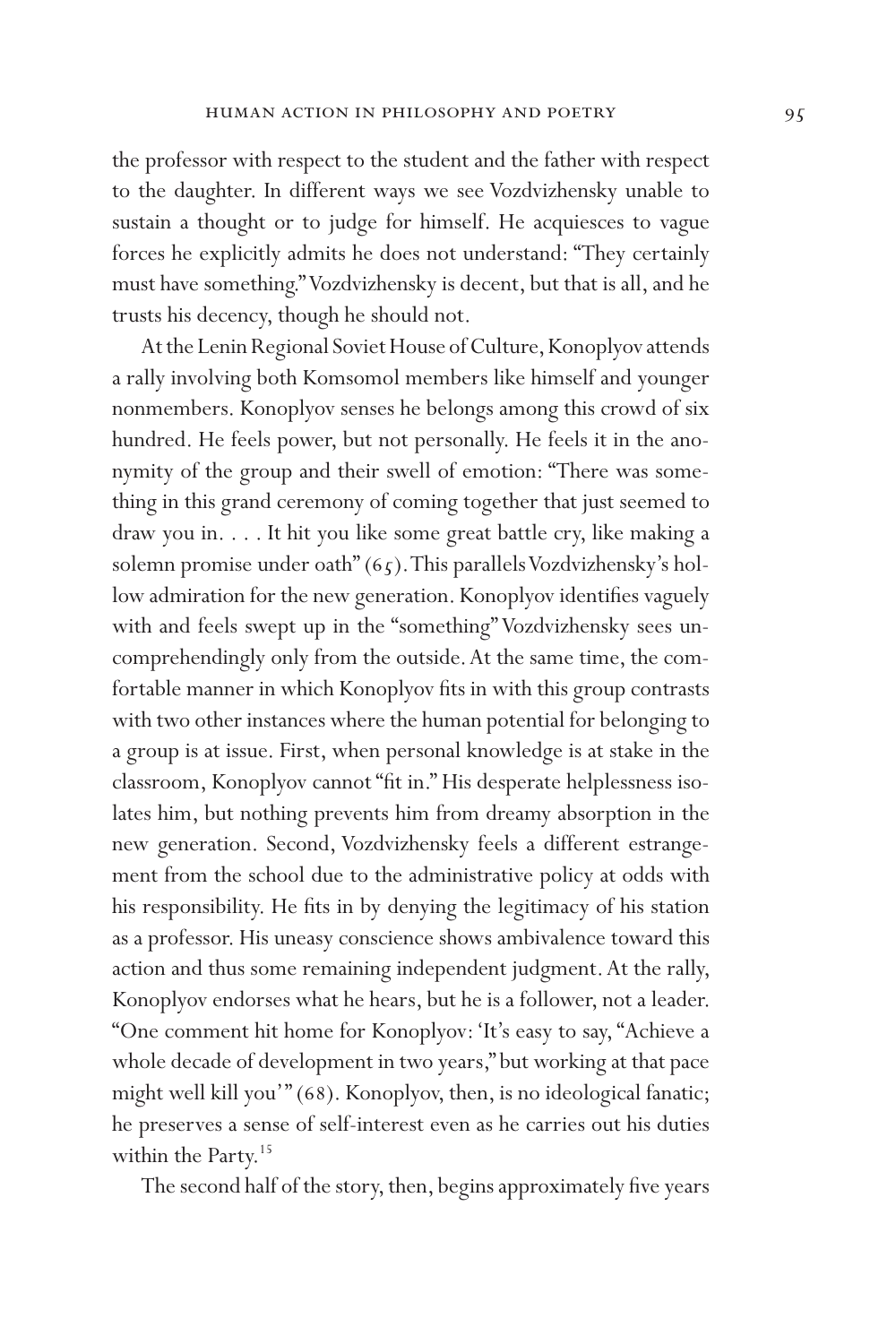later. In the intervening years, engineers in particular have been targeted for "wrecking" or sabotaging the interests of the people, who are inflamed with immoderate cries for their enemies to be "crushed" or "wiped from the face of the earth" (68). Vozdvizhensky feels "helpless" and unable to express his fears, except in confidence with his friend, Friedrich Werner, about whom we know nothing else. And then Vozdvizhensky finds himself arrested and held with others, who are interrogated, beaten, tortured, and otherwise mistreated. No one touches or even questions Vozdvizhensky until he has lost count of how many days he has been imprisoned. When finally asked about his role in sabotage, he denies it categorically, and in his innocence he can only think, "How can an *engineer* spoil anything?" This simple thought reveals one aspect of his extensive lack of self-knowledge. He does not recall having betrayed his professional responsibility by passing Konoplyov. Furthermore, he takes for granted that engineering knowledge is used for good and that the good is clear to all.

Soon his interrogator says, "I know very well that you weren't involved in wrecking. But even you have to understand that *from here* no one leaves with an acquittal. It's either a bullet in the back of the neck or a term in the camps"  $(71)$ . Konoplyov speaks this threat in a kindly voice, and then Vozdvizhensky recognizes him. The Komsomol, we learn, pulled Konoplyov out of the engineering institute, and he has been an interrogator for three years. Because there is nothing to confess to, Vozdvizhensky is given the opportunity to make up an accusation against someone else. He will not do that. Several more interviews follow. Konoplyov treats him decently and allows him some privileges, all the while trying to persuade him. Vozdvizhensky clings to moral principle: "How could he dishonor himself, his very soul?" And then, using words that blend him into the Party, Konoplyov reveals his plan or, rather, *our* plan: "There's a way you can be let out; just sign a promise to supply us with the information we need." Vozdvizhensky has no idea what he could offer them. And Konoplyov explains, "About some of your acquaintances, Friedrich Werner, for instance. And there's others on the list." There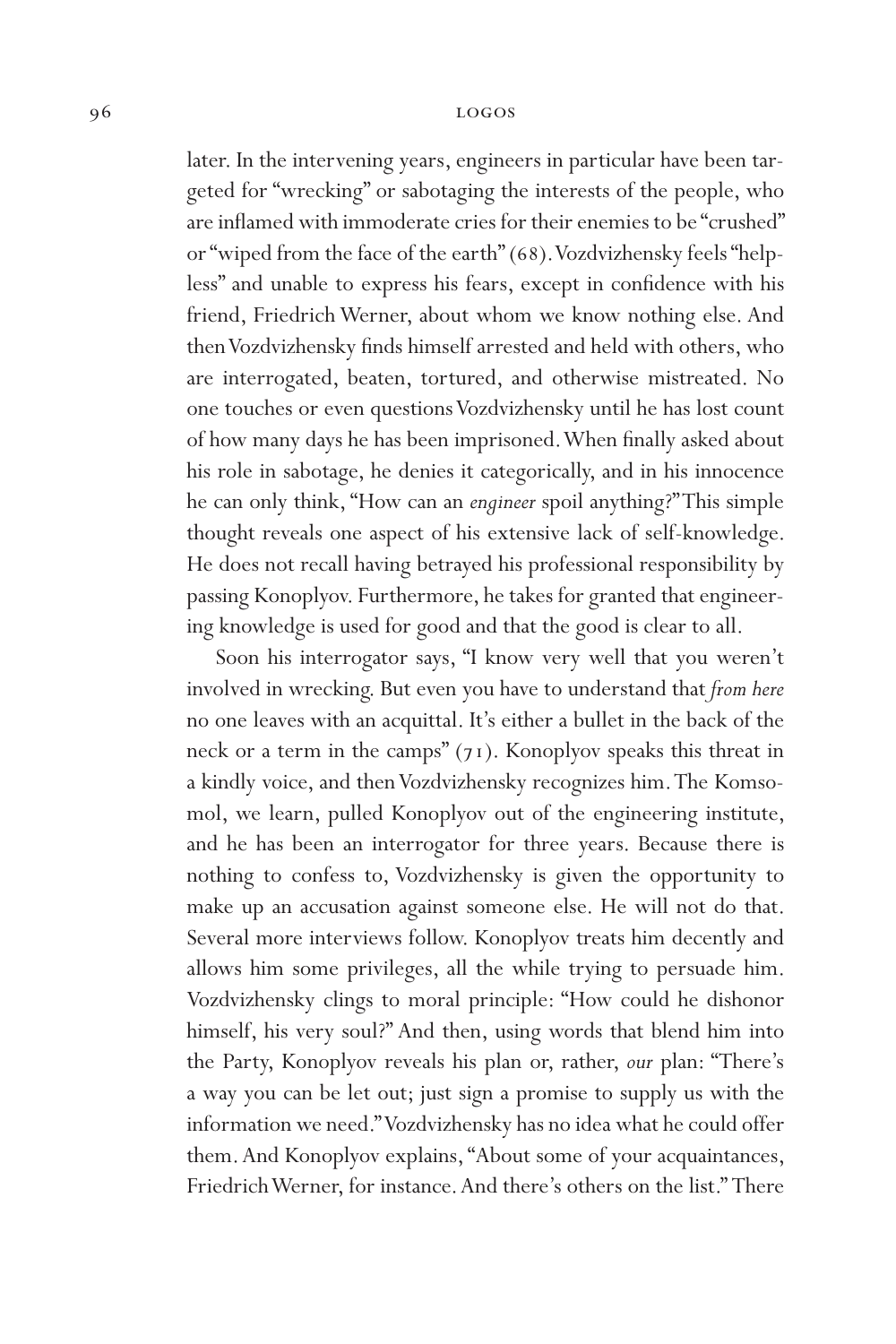is a list. Admirably, Vozdvizhensky declares, "That I can *never* do!" Konoplyov plays his final card. "So—is it the camps? Just keep in mind: your daughter will also get kicked out of her last year as a class alien. And maybe your possessions and your apartment will be confiscated. I'm doing you a big favor." Vozdvizhensky drops his head and sobs, as he realizes finally the kind of man he is. The betrayal is terrible, but the tragedy occurs in the recognition of collapse inside the professor. Solzhenitsyn has the delicacy not to name this or describe it; he lets it appear in the silence preceding the sobs. Only one sentence remains in the story: "A week later he was set free"  $(73)$ .

There is no violence, and yet this is brutal. As Aristotle prefers, the violence is kept off stage and presented through the action rather than by means of spectacle  $(14.1453b4-6)$ . The brutality here—the soul-crushing use of Vozdvizhensky's love for his daughter to implicate him in political oppression—would be obscured had it involved physical violence. Konoplyov never touches the man because he knows he does not have to. When Konoplyov proved unable to write anything on the exam, Vozdvizhensky took it upon himself to solve the problem at the price of his own integrity. Konoplyov knows his strength of materials after all, and, as he promised, he did not forget what Vozdvizhensky did for him. This must have been Konoplyov's interrogation plan all along, not something improvised along the way. Having an engineer who informs is an asset, a much greater victory than a phony confession or accusation. They own Vozdvizhensky now and can do what they want with this broken man. He notices his disintegration only in its final moment, and we see this as the completion of what has been underway in him for some time.

In the second part of the second part of this article, I draw attention to aspects of this story that make it particularly useful in the classroom. One feature depends upon the narrator's voice. The narrator is somewhat impersonal, but closely identified with Vozdvizhensky's thinking. The narrator states things that are unknown to Vozdvizhensky, but we are usually looking at the events as they appear to him. Sometimes we even hear Vozdvizhensky's thoughts (61), but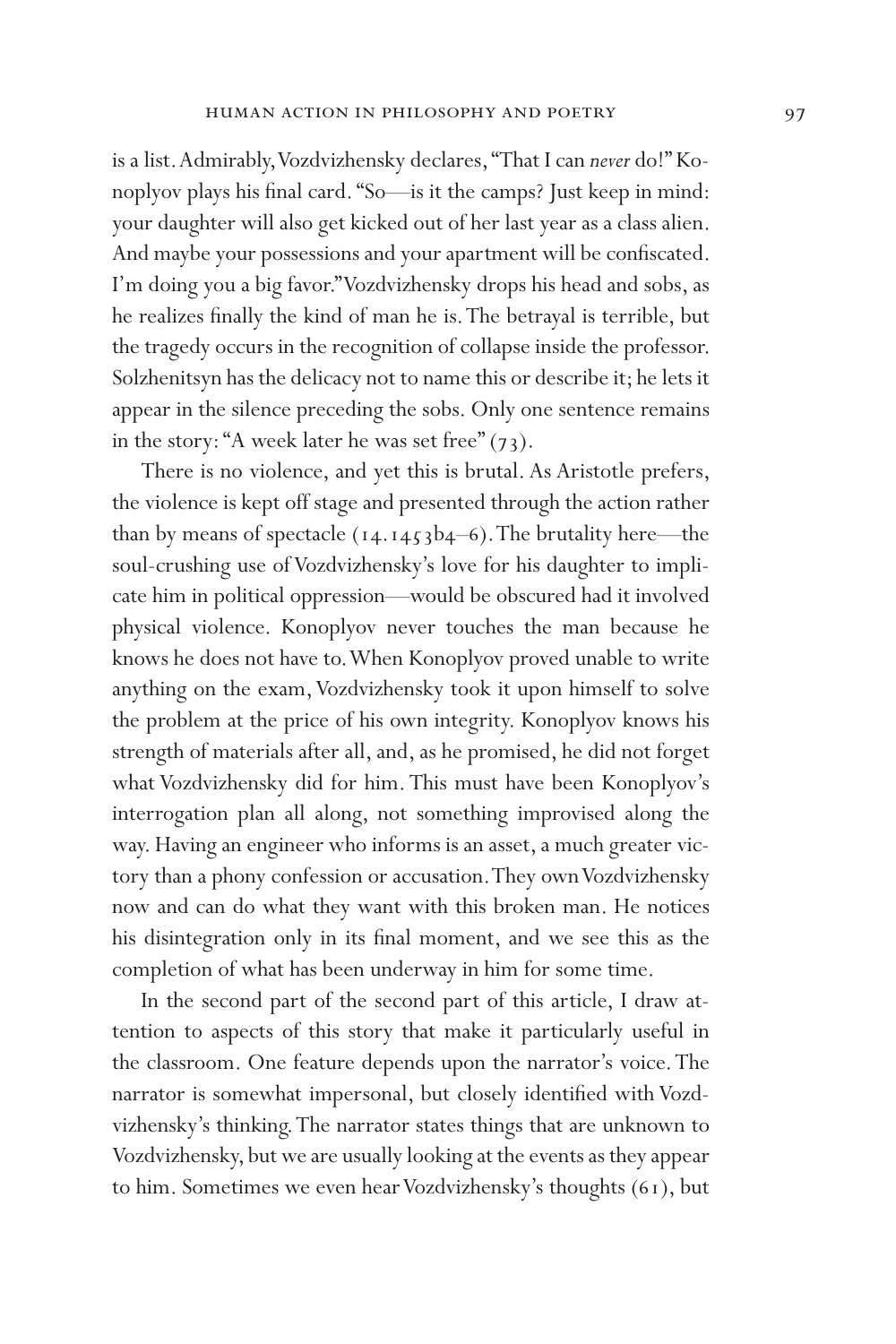we also hear Konoplyov's thoughts on occasion (66). In each case, the narrator's voice blends with that of the character. We are thus identified with each character, or at least we are asked to utter the thinking that belongs to each character in turn, as if these were our thoughts. That possibility—thinking the thoughts that belong to another belies the notion of moral viewpoint as simply private, individual, irrevocably unique, and tied to personal convictions. We are invited to think from multiple points of view, and we find ourselves quite able to do so. This kind of thinking is essential to moral philosophy in the classroom. We ask students to read Kant and Aristotle and others, and the point is that they learn to appraise human actions as Kant and Aristotle do. Such authors typically see more perceptively than most, and trying on their thinking expands our capacities. Students often see no point in taking the trouble. Why exert oneself when one already has a point of view without effort? They know already, of course, about the multiplicity of perspectives, and, convinced as they are that no particular perspective is better than any other, they are committed to their own as most comfortable. Literary characters help to break this learned obstacle to thinking. Literary characters, when properly drawn, help one see the limitations of a point of view and how those limitations might be overcome.

The particulars of the action in the story help raise further issues.

First, the story displays evil in the form of malice and in the form of weakness. The widespread tendency to think that all people mean well or that weakness is not really evil is challenged in the story. Students reach for this explanation, but the story precludes it.

Second, in the opening scene a student struggles with an exam, and students immediately embrace the story. They want Konoplyov to be given a break, and yet they will come to admit that it is bad to pass a student who deserves to fail. No one wants to cross a bridge built by Konoplyov; passing him signifies not kindness but injustice and corruption. This can be established on the basis of the text without ambiguity, unlike real action, where our capacity to judge is more limited.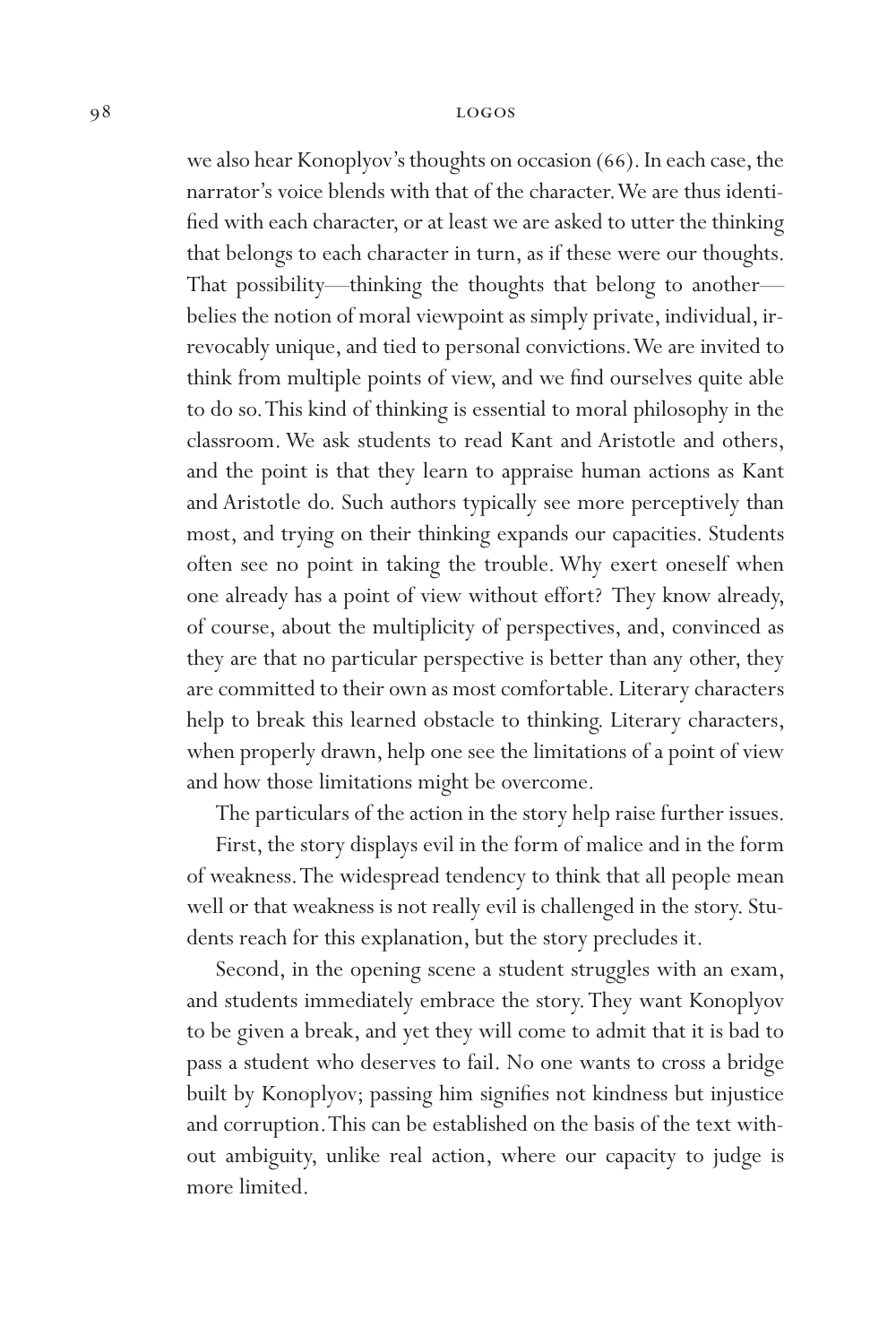Third, students tend not to see the way in which Vozdvizhensky compromises himself in the first scene until they have seen it in light of the end of the story. And then they understand the beginning better. In a story, the meaning of one action can be defined in relation to another; in real action, we cannot have the same unity between what comes before and what comes after. These deeds illuminate one another in a way that they could not in real life because the same two actions would be related also to an infinite number of other actions, which cast light in different directions and with different effects. Within a story, the range of possible meanings is narrowed. On the substance of the issue, Solzhenitsyn helps us see Vozdvizhensky's dereliction of duty passed off as compassion. The moment where Vozdvizhensky asks whether he will do what he knows to be right or follow the path of least resistance is a moment everyone faces more than once. At first, students might see only kindness in Vozdvizhensky's treatment of Konoplyov. Less defensibly, some might think that Konoplyov has returned the favor by letting Vozdvizhensky go free at the end. That reading does not withstand a moment's scrutiny. No one does you a favor by threatening your family so that you will betray your friend. Likewise, it is not kindness to pretend someone is competent in a profession on which people depend. Students want something simple here that is easy to think about, but the story cuts one off from those readings.

Fourth, most students tend immediately to exonerate Vozdvizhensky because they see him as a victim. He is to be pitied, certainly, and one must acknowledge that even a much stronger person might collapse under such inhuman cruelty. Nevertheless, students do not reason to this conclusion; they simply grab clichés that substitute for thinking about the story. They tend to say Vozdvizhensky "had no choice." They try to argue that he exercises no moral agency at all and, consequently, that he *must* choose family over his friend. The contradiction here—they say he has no choice and praise him for choosing rightly—provides occasion for pointing out the difference between force, which removes moral agency (like prison move-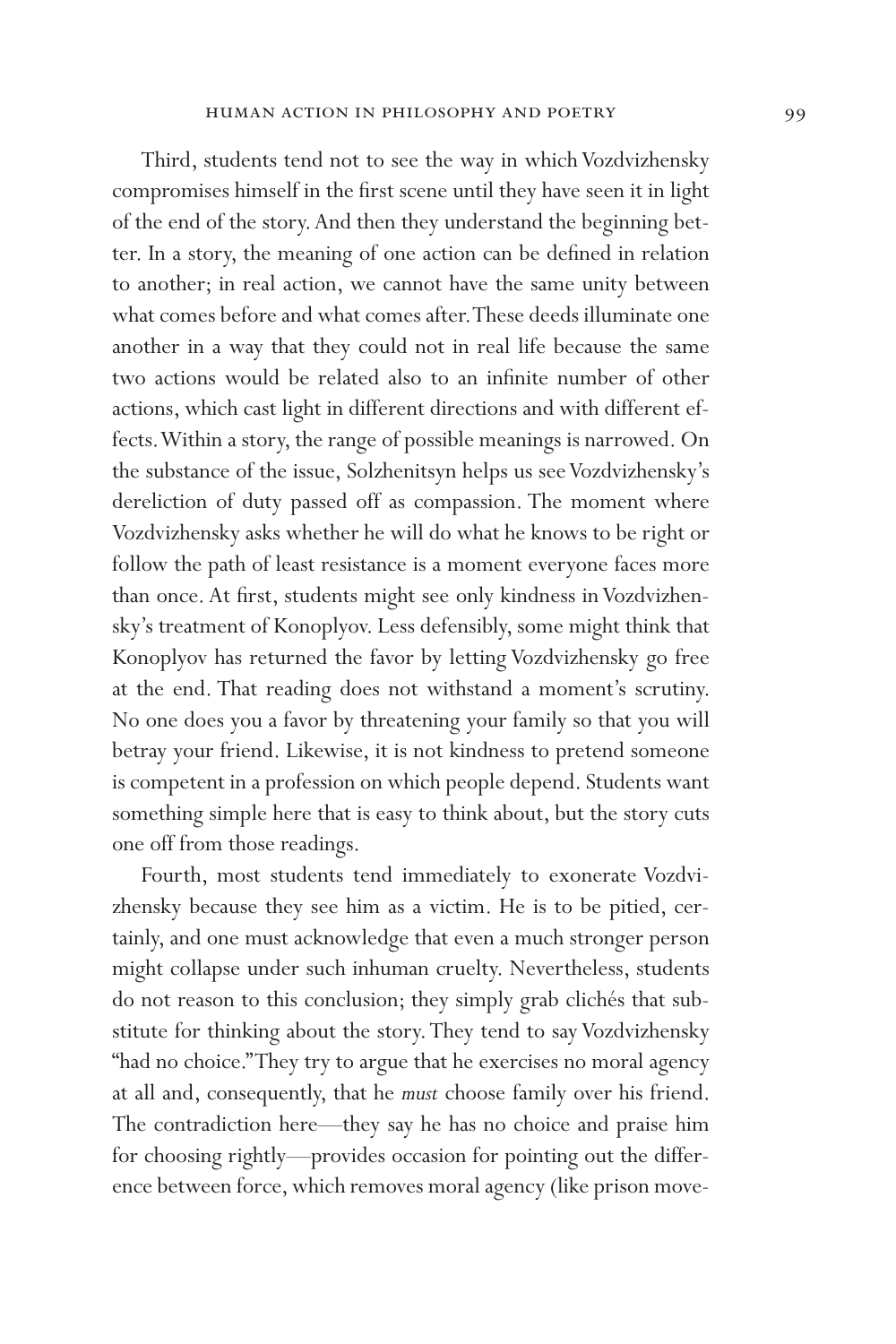ments) and threats, which leave it intact while pressing it to operate in one way rather than another. Drawing this distinction helps to show how all moral agency occurs in a context of desires and fears and pressures of various kinds. There is no context-free choice, but the attempt to push one's decisions off onto one's upbringing or society or the company or anything other than one's poor self is the original human evasion. This text does not permit students to ignore that Vozdvizhensky chooses to do what he does. Vozdvizhensky himself does not think that he has done the right thing, nor does he pretend he has not acted. In real action, it would be impossible to preclude that something other than a moral choice occurred.

Finally, Solzhenitsyn presents a subtle reflection on the relation between family and the moral good. Students think of their families as being the source of their moral understanding and see no need to question what family attachments mean. Without presuming to do more than scratch the surface of this topic, I note that students at least claim to see no problem with abandoning a friend in order to protect family. At first, they do not anticipate that Konoplyov is equally capable of asking Vozdvizhensky to inform on his daughter in order to protect his son (or on either to protect himself). They come to see that if there is something or someone you will do anything to protect, an unscrupulous person can own you.<sup>16</sup> Such attachments are weaknesses, which is not to say one should not have them, but rather that one should think about what those attachments are and mean. If students want to defend Vozdvizhensky, Solzhenitsyn's text forces them to say that a family is the sort of thing that leads us to betray our friends and that preserving family justifies betraying friends. And once we have seen that, we can raise the question of why then the family deserves to be preserved. The human potency for attachment to family suddenly does not seem to be unqualifiedly good.<sup>17</sup>

That theme is somewhat muted in this story, but it appears prominently in the final sentence of the first part. During the political rally, a young person about the age of Vozdvizhensky's daughter asks a question about the Young Pioneers, which is the organization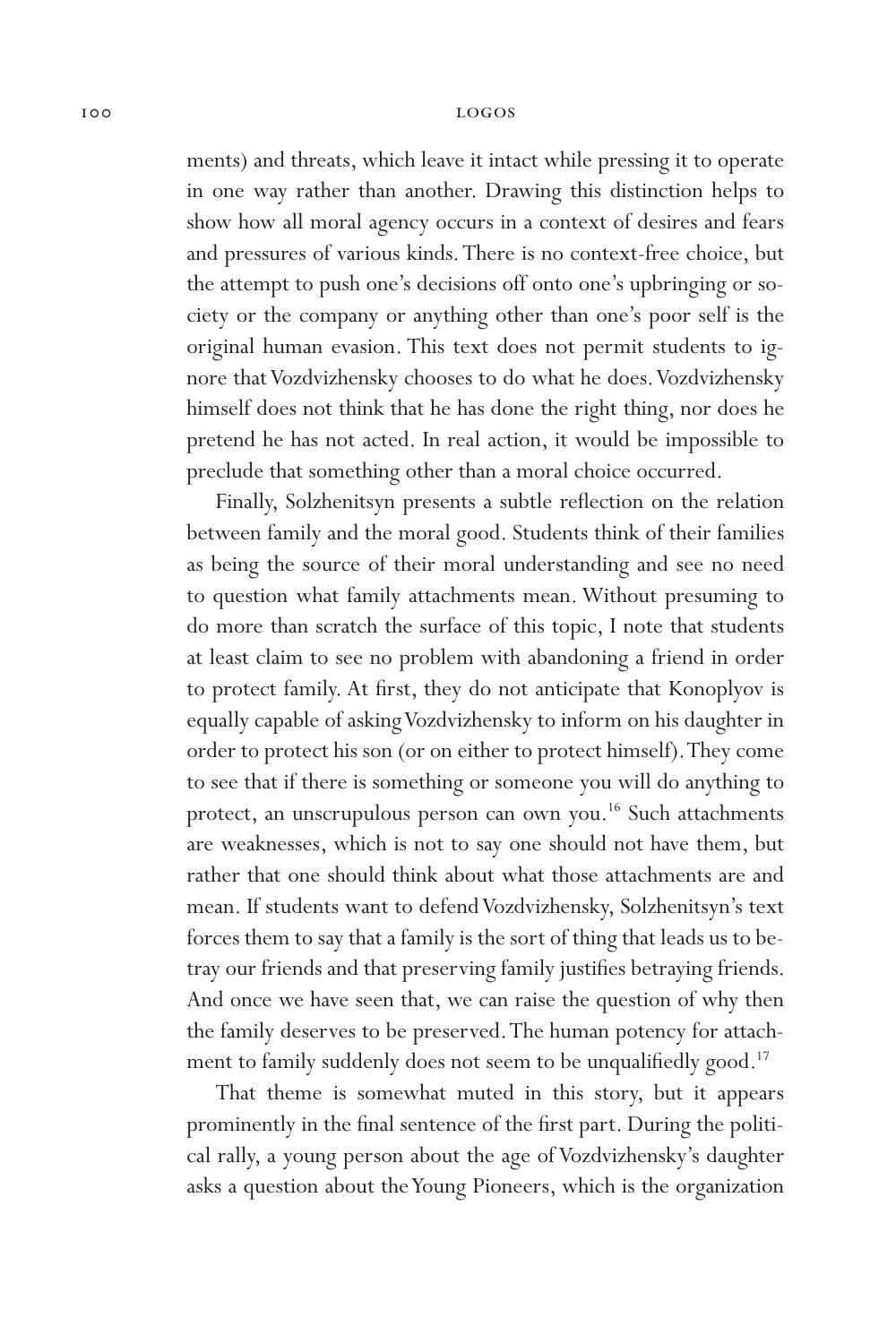for those too young for the Komsomol: "And who should listen to whom: a good pioneer to a bad father, or a bad father to a good pioneer?" The question insinuates that political affiliation is the standard of moral goodness and defines a bad father as one who opposes a good pioneer. In other words, when should our moral integrity lead us to abandon our family attachments? In real life, this question leads in a thousand directions, but in the story, it points to the only person identified as a father: Vozdvizhensky. To be sure, his daughter does not take her moral standards from the Party. Nonetheless, she asserts her moral integrity against her father's counsel; should he listen to his daughter, or should his daughter listen to him? What is the relation between virtue and family? Once it has become clear to students that family—or what one has learned from one's family—is not necessarily good, they recognize the need to think for themselves. And this is, in fact, the best one can aim to achieve in the classroom.

Solzhenitsyn does not tell us how to think about these questions, but his story puts them before us in a definite form through which we can begin thinking about philosophical understandings of, for example, virtue. I do not claim that this is the only way to understand literary form or that all stories serve this role equally well, but some do. Nor do I claim that poetry is essentially instrumental to philosophy, but only that philosophical inquiry can draw substantively from literary works. Their philosophical importance is not merely rhetorical or protreptic. The poetic appeal to the imagination makes it easier to interest people in philosophical questions, but that is not all. We see the significance of chosen actions better in dramatic display than in philosophical reflection. Philosophical thinking finds in poetry definiteness and precision—the intelligibility that real action lacks.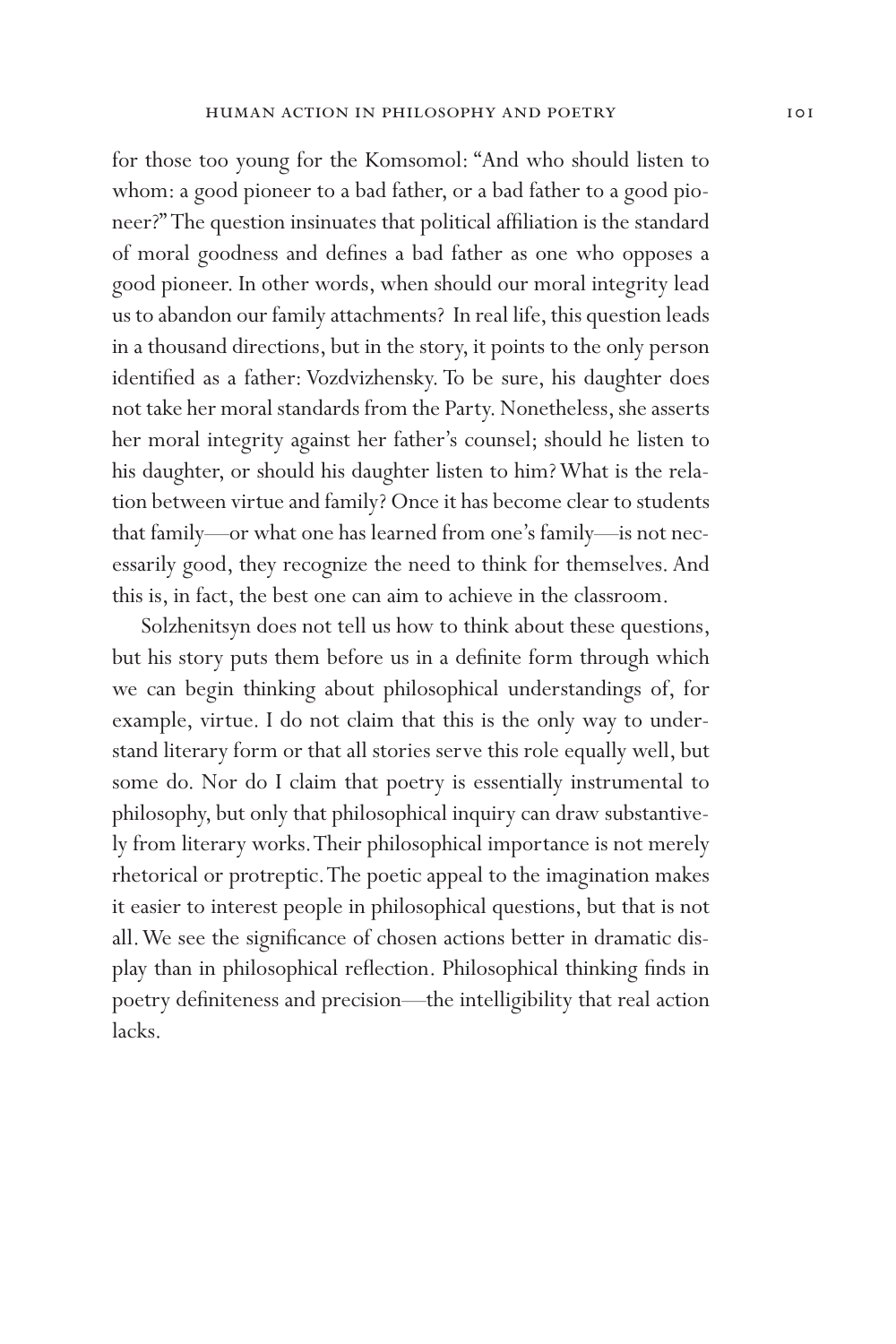#### *Notes*

- 1. Robert Sokolowski, *The Phenomenology of the Human Person* (New York: Cambridge University Press, 2008), 119. Most of what I say in the next few paragraphs is a restatement of matters expressed in his book. Kevin White has analyzed and developed Sokolowski's work on these matters in relation to the poetry of T. S. Eliot. See "Accidents and Incidents: A Phenomenologist Reads T. S. Eliot," *Logos* 17 (2014): 169–83.
- 2. Risibility is and frangibility is not a property in the strong Aristotelian sense of something that belongs exclusively to one kind of being. See *Topics* 1.5. The various actualizations of a property in the strong sense are more revelatory of the nature in which they are found than are accidents that might be found in other natures as well. In this paper, precision on this point is not crucial, but it is worth noting that differentiating between the strong and the looser sense of property may prove particularly important when speaking about human nature.
- 3. See, for example, *Metaphysics* 7.5.
- 4. *Poetics* 6.1450a17–20. Hereafter, otherwise unidentified references to Aristotle come from *Poetics* and will be indicated parenthetically in the body of the paper. In most cases I use the Bywater translation from *The Complete Works of Aristotle*, ed. Jonathan Barnes, 2 vols. (Princeton: Princeton University Press, 1984); Greek text: I. Bywater, ed., *De Arte Poetica*, 2nd ed. (Oxford: Oxford University Press, 1911).
- 5. Sokolowski addresses the conflict and possible harmony between philosophy and poetry in "Two Questions about Philosophy: Whether It Is, and What It Is," *Proceedings of the American Catholic Philosophical Association* 54 (1980): 26–36. For more on the relation between artistic presentation and the human end, see Francis Slade, "On the Ontological Priority of Ends and Its Relevance to the Narrative Arts," *Beauty, Art, and the Polis*, ed. Alice Ramos (Mishiwaka, IN: American Maritain Association, 1999),  $58-69$ ; also available online.
- 6. "The only form that can exhibit an action without pretending to explain it is . . . narrative." David Burrell and Stanley Hauerwas, "From System to Story: An Alternative Pattern for Rationality in Ethics" in *Knowledge Value and Belief*, vol. 2 of *The Foundations of Ethics and Its Relationship to Science*, ed. H. Tristram Engelhardt, Jr., and Daniel Callahan (Hastings-on-Hudson, New York: The Hastings Center Institute of Society, Ethics and the Life Sciences, 1977), 132. The three senses of intelligibility are identified by Thomas Prufer in "Providence and Imitation: Sophocles' *Oedipus Rex* and Aristotle's *Poetics*," in *Recapitulations: Essays in Philosophy* (Washington, DC: The Catholic University of America Press, 1993), 16, n. 12.
- 7. "A likely impossibility is always preferable to an unconvincing possibility. Stories (*logous*) should never be made up of improbable incidents; there should be nothing improbable" (24.1460a26–29; translation slightly modified); "Even in the Odyssey the improbabilities in the setting-ashore of Ulysses would be clearly intolerable in the hands of an inferior poet. As it is, the poet conceals them, his other excellences veiling their absurdity (*hēdunōn to atopon*)" (24.1460a35–b2). The last phrase literally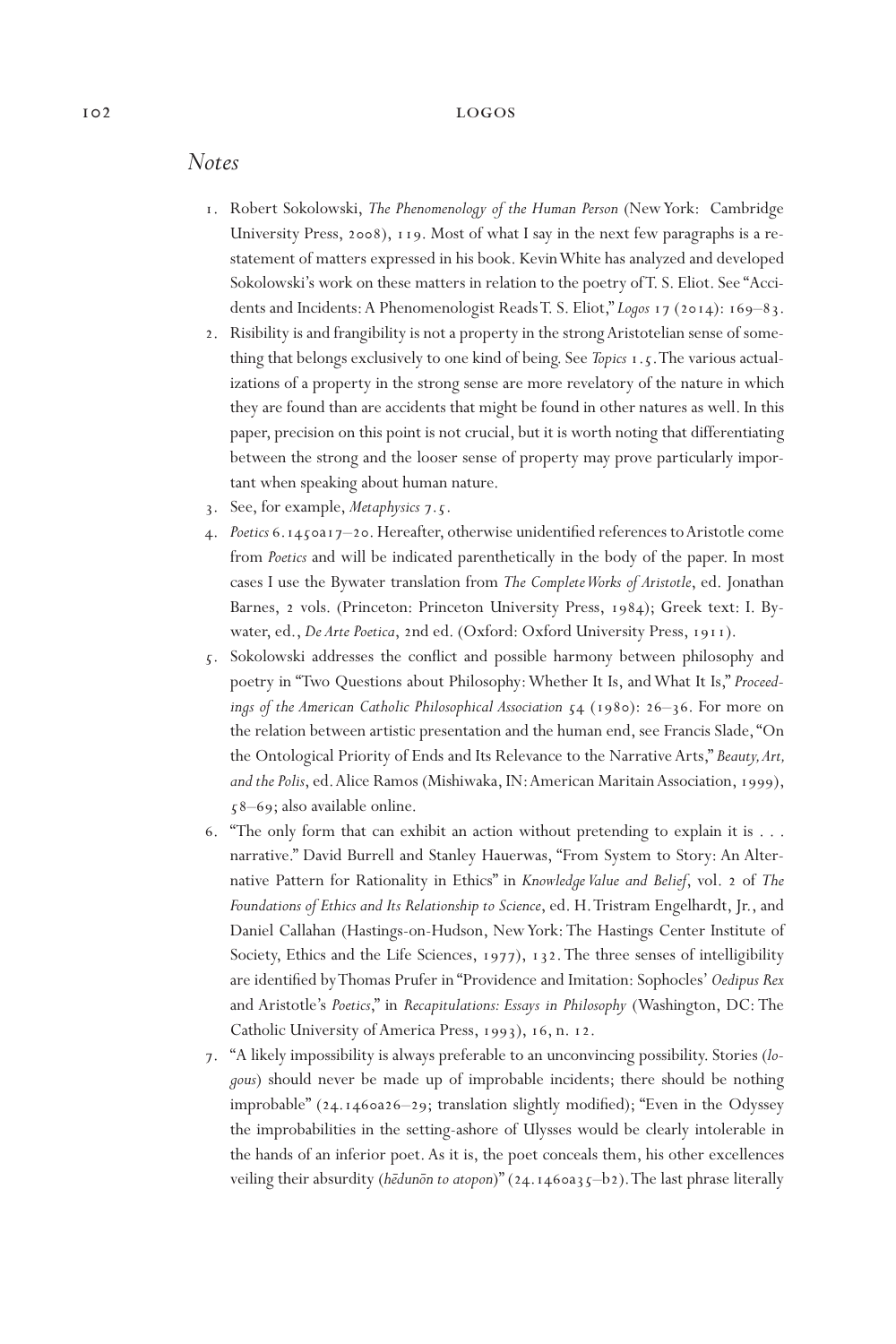says "sweetening that which is out of place." "Improbable" translates *alogon*, which might also be rendered "irrational."

- 8. "Plot is the principle and, as it were, soul of the tragedy"  $(6.1450a38; \text{my translation})$ .
- 9. See *Nicomachean Ethics* 1.3.1094b12–28. It should be added that whatever unity comes from character or from a single life is still less unity than is found in a single work of art. See *Poetics* chapter 8.
- 10. See Nietzsche's *On the Advantage and Disadvantage of History for Life*, trans. Peter Preuss (Indianapolis and Cambridge: Hackett Publishing, 1980).
- 11. Prufer, "Providence and Imitation," 19.
- 12. On the centrality of action, see John Lahr's interview with David Mamet, "David Mamet, The Art of Theater No. 11" in *The Paris Review,* no. 142 (Spring 1997). Asked what he thinks a character is, Mamet replies:

It's action, as Aristotle said. That's all it is—exactly what the person does. It's not what they "think," because we don't know what they think. It's not what they say. It's what they do, what they're physically trying to accomplish on the stage. Which is exactly the same way we understand a person's character in life—not by what they say, but by what they do. Say someone came up to you and said, I'm glad to be your neighbor because I'm a very honest man. That's my character. I'm honest, I like to do things, I'm forthright, I like to be clear about everything, I like to be concise. Well, you really don't know anything about that guy's character. Or the person is onstage, and the playwright has him or her make those same claims in several subtle or not-so-subtle ways, the audience will say, Oh yes, I understand their character now; now I understand that they are a character. But in fact you don't understand anything. You just understand that they're jabbering to try to convince you of something.

- 13. Nine such tales are collected in this volume: Aleksandr Solzhenitsyn, *Apricot Jam and Other Stories*, trans. Kenneth Lantz and Stephan Solzhenitsyn (Berkeley, CA: Counterpoint, 2011). "The New Generation" appears on 59–73. Hereafter, page numbers cited parenthetically in the text refer to this story.
- 14. See Elif Batuman, "Fascinating Solzhenitsyn Story Makes English Debut," (19 August  $2011$ ) (Internet, accessed  $25$  June 2016).
- 15. In *The Gulag Archipelago*, Solzhenitsyn describes the interrogators who are known as Bluecaps:

Their branch of service does not require them to be educated people of broad culture and broad views—and they are not. Their branch of service does not require them to think logically—and they do not. Their branch of service requires only that they carry out orders exactly and be impervious to suffering—that is what they do and who they are. . . . Excluded by the nature of their work and by deliberate choice from the higher sphere of human existence, the servitors of the Blue Institution lived in their lower sphere with all the greater intensity and avidity. And they were possessed and directed by the two strongest instincts of the lower sphere, other than hunger and sex: greed for power and greed for gain.